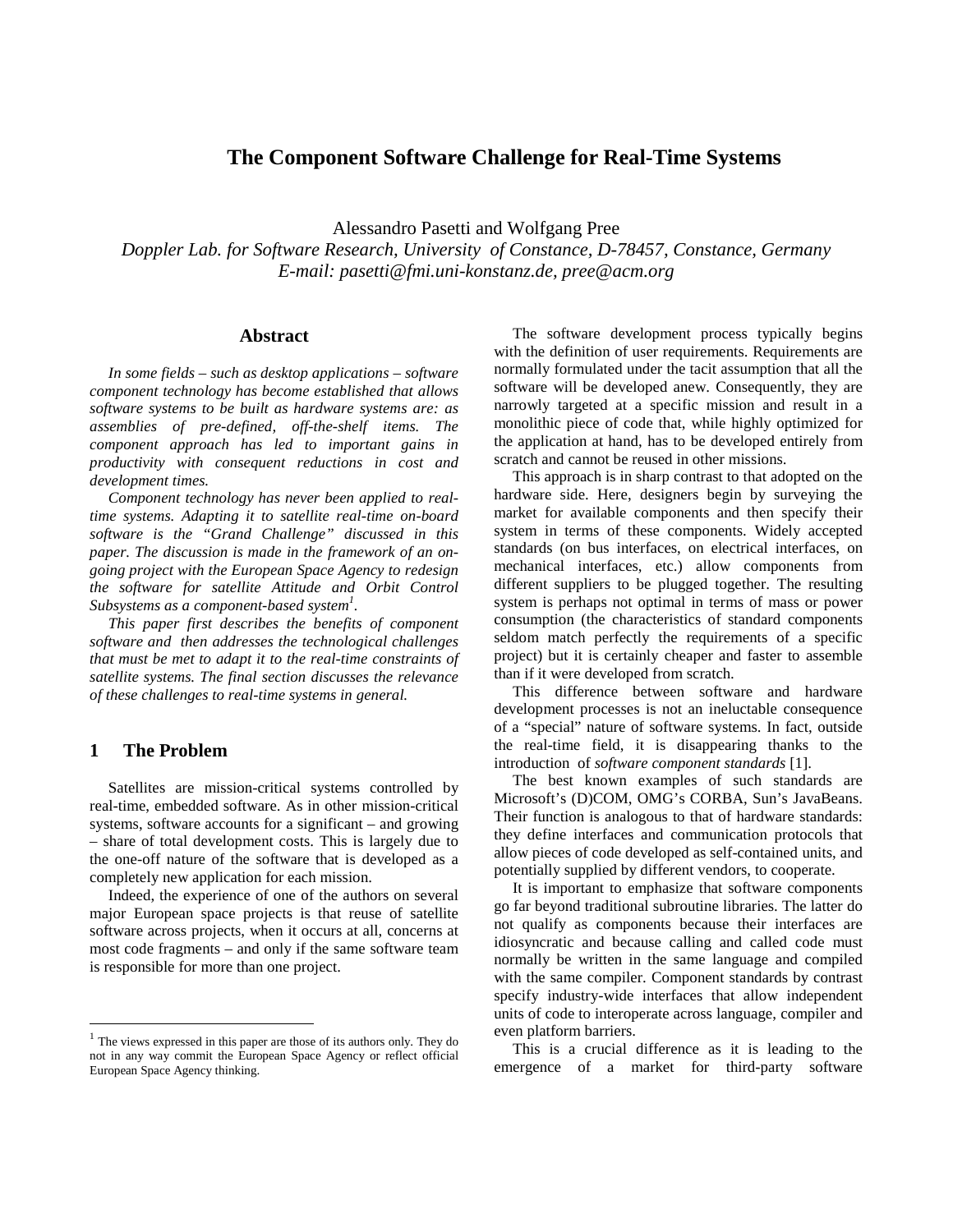components not dissimilar to the markets for hardware items. As a consequence, complex software systems are now coming to be developed very much as hardware systems are developed: as collections of cooperating predefined components. It is this new component-based approach that is largely responsible for the recent gains in software productivity in desk-top applications.

The research group at the University of Constance to which the authors belong, has traditionally been concerned with software architectures for complex systems in the business field where it has advocated and successfully applied the component approach. Recently, it started a project with the European Space Agency (ESA) to redesign the real-time software for the Attitude and Orbit Control Subsystem (AOCS) of satellites<sup>2</sup>. The AOCS is one of the most critical subsystems on a satellite. The question that naturally arose was: can component technology offer the same benefits to satellite real-time applications as it does to desk-top and other applications?

### **2 The Grand Challenge**

Demonstrating that this last question has an affirmative answer is the "Grand Challenge" this paper wishes to discuss.

The expected benefits from a transition to component technology are lower costs and reduced development times stemming from the availability of reusable components that can be bought as off-the-shelf items.

Components are not an entirely new concept in the realtime field. Real-Time Operating Systems (RTOS) are examples of components with non-standardized interfaces. After their introduction, engineers no longer had to develop operating systems for their applications. Instead, they could choose a commercial product, configure it for their purposes, and integrate it with their own code.

The challenge is to extend this approach to other parts of real-time applications – sensor and actuator management, control law implementation, failure detection, etc – ultimately arriving at applications that consist mainly of assemblies of separately procured components.

# **3 The Lesser Challenges**

-

This section identifies six milestones on the way to a component-based AOCS software. The technical issues that have to be addressed to pass them represent "Lesser Challenges" ("lesser" only with respect to the "Grand Challenge" of the previous section). As discussed below, some of them have already been met, others are being addressed in on-going projects and still others remain open.

#### **3.1 Hardware Support for Components**

The mechanisms through which software components interact with each other typically introduce several layers of indirection. A simple subroutine call in a traditional architecture may get translated to a chain of calls in a component-based system. Component technology, in other words, entails considerable overheads in both memory and CPU usage which is one reason why it has not spread to real-time systems.

Processors currently in use in most space applications are based on the (16-bits, CISC) mil-std 1750 architecture. In the case of the AOCS software, its capacity is already exploited to the limit with memory and CPU margins being close to zero at the time of launch. Hence, the first step towards the adoption of software components in space is the development of a space-qualified processor with memory and speed performance perhaps 2 to 5 times greater than that of 1750 processors.

This step has already been taken with the spacequalification by ESA of the ERC32 processor [2]. This is a 32-bits processor with floating point unit based on the SPARC V7 architecture. Its memory and CPU power are in the same range as those available on ordinary desk-top computers making it adequate to support component technology.

#### **3.2 Software Support for Components**

Satellite software is traditionally written in Ada83 with sprinklings of assembler. This choice is justified by the safety features offered by the Ada language but is inadequate to support component technology which relies heavily on object orientation.

A first challenge is therefore to identify an objectoriented language suitable for critical applications. The obvious options are Ada95 and C++. ERC32 development environments exist for both. In the AOCS project, the choice will probably be C++ because of its support for multiple interface inheritance which Ada95 lacks and which is important for constructing a component-based architecture.

C++ is not as "safe" a language as Ada but when making the transition to a component approach, language issues become less important. Language choice affects mainly the "inside" of a component (which is just an ordinary application). However, when a system is built by assembling pre-defined components, one assumes that the components are error-free as they should have been tested by their suppliers (RTOS buyers are seldom concerned with the language in which the RTOS was originally written!). Attention therefore shifts to the component

 $2$  Estec contract No. 13776/99/NL/MV. ESA technical officers are: J.L.Terraillon and T.v.Overbeek of ESA-Estec.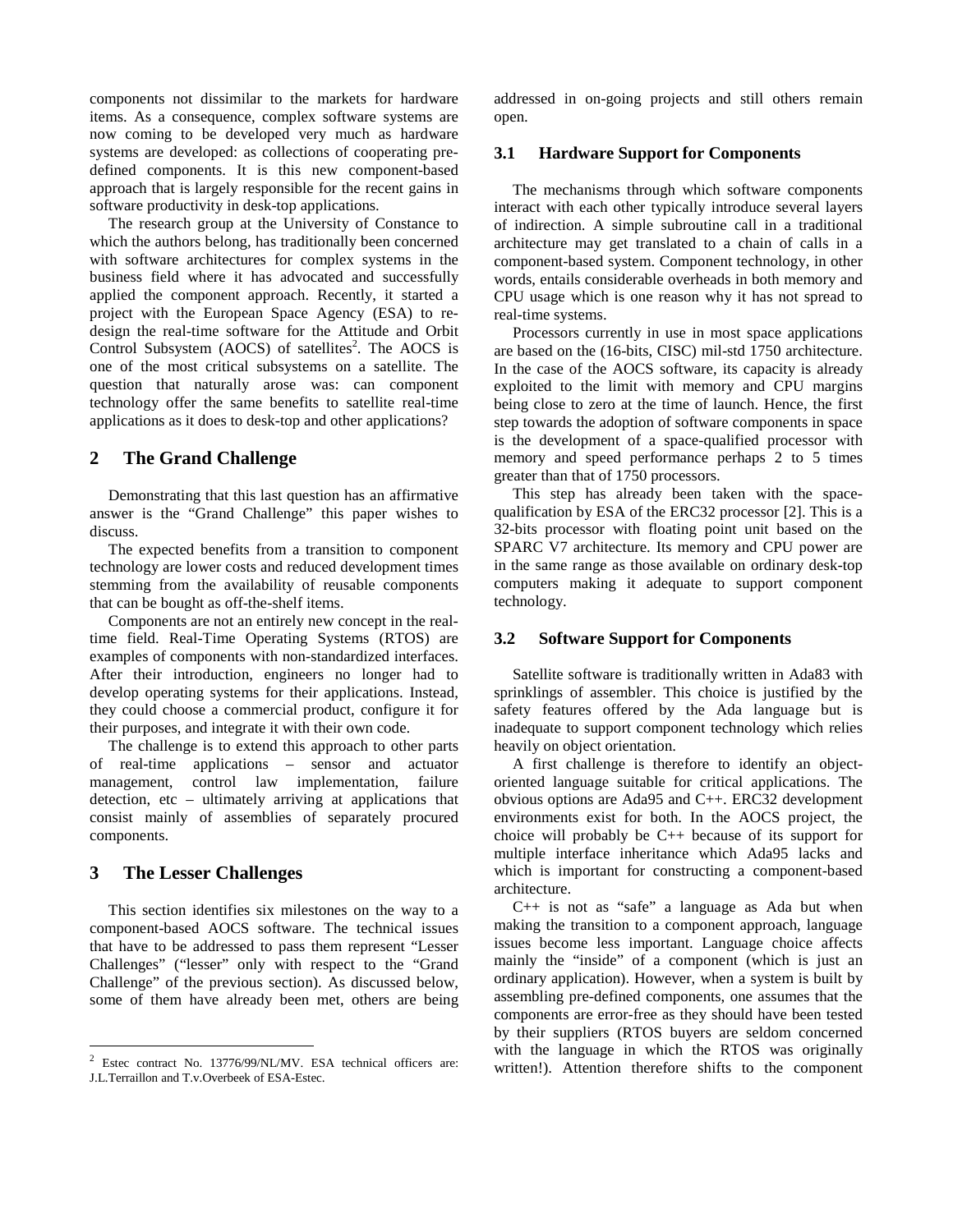configuration and assembly process itself that takes place at a level higher than that of an ordinary programming language.

Here, work remains to be done as methodologies for component-based software assembly do not yet exist. This has not prevented the adoption of components in desk-top applications but it is a definite obstacle in the space sector where safety concerns demand adherence to tested and proven formal procedures (eg. ESA's HOOD [3] or HRT-HOOD [4]).

A second challenge therefore lies in the definition of methodologies for the development of component-based applications. This is a challenge that, to the authors' knowledge, is still open.

#### **3.3 Component Architecture**

Satellite software is currently developed as a monolithic mission-specific application. A component approach is only useful if an application can be broken up into smaller, loosely coupled, units.

In the AOCS project, a preliminary architecture has been proposed for the AOCS software that reconceptualizes it as a set of independent components encapsulating functionalities that are potentially re-usable across missions [5, 6]. Reusability was achieved by splitting the *management* of a functionality (which is mission-independent) from its *implementation* (which remains mission-specific). The approach is the same as taken by RTOS developers who separate the scheduling of tasks from their implementation and encapsulate the former function in re-usable components.

Thus, the new AOCS architecture provides re-usable components to handle telecommands and telemetry, to manage units, to perform failure detection tests, to manage failure recovery strategies, etc. Each such functionality is packaged as a component exposing operations that allow it to be configured to suit the needs of a specific AOCS. The reconfiguration is done at run-time and the component itself can be re-used as a binary entity (much as an RTOS is reused).

The proposed architecture will be tested next year on an ERC32 breadboard and this challenge is regarded as on the way to being met.

# **3.4 Real-Time Component Standard**

A component standard specifies the kind and format of information that components exchange. At the most basic level, it specifies the way in which code in component A can call code in component B, covering issues like call syntax, parameter passing conventions, bit ordering, etc.

Existing standards (CORBA, (D)COM, JavaBeans) are unsuitable for real-time applications because they do not address issues of timeliness and predictability of service. There is no way for component A to specify that its call to component B should be serviced within a certain time and there is not even a way to put an upper bound on the time component B will take to service the request.

Access control is another component interface aspect not covered by conventional interface specifications but essential in critical systems (and most real-time systems are critical). Such systems typically need a way of restricting access to critical services to a small number of authorized clients. For instance, in a satellite control system, the operation to reconfigure a set of redundant sensors should only be callable from the failure detection manager or from the ground control centre. Component interfaces should ideally include information on which operations can be performed by which clients.

The challenge, then, is to extend the interface between components to include, at a minimum, access control and timing data. This challenge remains wide open although efforts are being made to address the timing part. An ORG working group has proposed a specification for a real-time CORBA [7, 8]. Sun is considering a real-time extension of Java [9], possibly the first step towards turning JavaBeans into suitable vehicles for real-time components but this remains a long-term goal.

The TAO project [10] offers an interesting alternative approach. Its designers, rather than waiting for a new specification, have provided an implementation of the current CORBA standard that guarantees that calls across component boundaries preserve priority levels and that the overhead in servicing a call request is statically predictable. This makes the ensuing system amenable to the same static schedulability analyses as are used in traditional real-time systems. After the architectural design phase is completed, a TAO solution will be considered for the AOCS software.

#### **3.5 System Robustness**

Satellites are critical systems with stringent reliability requirements. When computing overall system reliability, the software is generally assumed to have a reliability of 1. This is because software can only fail if its design is defective and current satellite failure protection strategies do not cover design errors. Satellites must withstand single failures but failure is understood as "failure to meet stated specifications". There is no protection against *design* failures.

Single failure robustness is usually obtained through redundancy: if, for instance, a sun sensor fails, the system switches to a redundant sun sensor. However, prime and redundant equipment are identical and therefore if the failure was due to a design flaw, redundancy offers no protection.

Software failures in space systems are regarded as catastrophic events catered for only through a "safe mode"